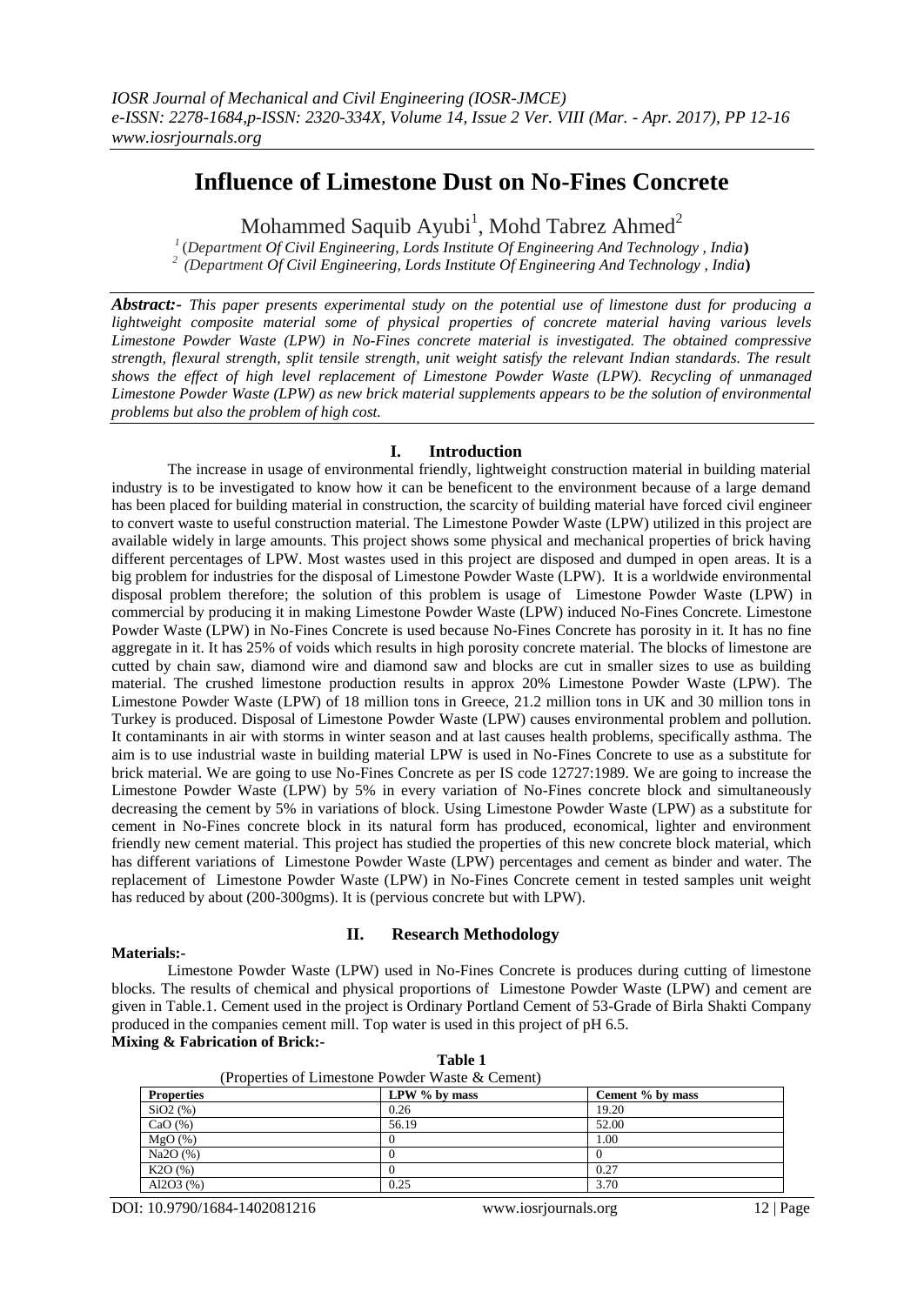| So <sub>3</sub>                        |                          | 2.80      |
|----------------------------------------|--------------------------|-----------|
| Fe2O3                                  | 0.30                     | 0.16      |
| pH                                     | $\overline{\phantom{a}}$ |           |
| Loss of Ignition                       | 42.65                    | 8.20      |
| Density                                | 2.67                     | 3.00      |
| Compressive strength for 28 days (MPa) |                          | د -<br>ЭĴ |

**Limestone Powder**



The water proportion in the mixes is taken 0.40 as constant as per IS code to No-Fines Concrete but the cement proportion is decreasing by 5% in every variation In this mixing process of samples, Limestone Powder Waste (LPW) coarse aggregate and cement contents are placed in concrete mixer. The coarse aggregate used is (10- 20mm) in the No-Fines Concrete. As per IS code 12727:1989

| Table 2                                                                                                         |                              |                            |                |                                      |  |  |
|-----------------------------------------------------------------------------------------------------------------|------------------------------|----------------------------|----------------|--------------------------------------|--|--|
| Si                                                                                                              | <b>Maximum Size of Stone</b> | <b>Cement Concrete Mix</b> | W/C<br>Optimum | <b>Expected Compressive Strength</b> |  |  |
| No.                                                                                                             | <b>Ballast</b>               | by Volume                  | Ratio          | <b>After 28 Days</b>                 |  |  |
|                                                                                                                 | mm                           |                            |                | $N/mm^2$                             |  |  |
|                                                                                                                 | 20                           | $\therefore 8$             | 0.40           | 5.5                                  |  |  |
|                                                                                                                 | 20                           | $\cdot$ 9                  | 0.42           | 4.9                                  |  |  |
|                                                                                                                 | 20                           | 1:10                       | 0.45           | 3.5                                  |  |  |
|                                                                                                                 | 20                           | 1:12                       | 0.48           | 3.5                                  |  |  |
|                                                                                                                 | 40                           | 1:10                       | 0.48           | 3.5                                  |  |  |
|                                                                                                                 | 40                           | 1:12                       | 0.50           | 2.6                                  |  |  |
| <b>Note:</b> The values given in this table are only for guidance and shall be checked in situ with actual mix. |                              |                            |                |                                      |  |  |

The ratio 1:8 for cement aggregate is taken for 1 part of cement and 8 parts of coarse aggregate is used. In the mining process of samples Limestone Powder Waste (LPW), cement contents and coarse aggregate are placed in a concrete mixing plate and hand mixed very well for 5-7 mixes. It is observed that as the limestone powder is added. The water absorption is more means heat of hydration is more compared to normal reaction of cement. Afterwards, the fresh mixes are fed into steel moulds. The total numbers of samples prepared are 50. **Samples**

- 1<sup>st</sup> Variation
- 2<sup>nd</sup> Variation
- 3<sup>rd</sup> Variation

4<sup>th</sup> Variation

5<sup>th</sup> Variation

### **Table 3: (**VARIATION OF CUBES)

| <b>Mixes</b>     | <b>Cement</b> | Aggregate | Limestone   | <b>W/C Ratio</b> |
|------------------|---------------|-----------|-------------|------------------|
|                  | (Kg)          | (Kg)      | <b>Dust</b> |                  |
|                  |               |           | (Kg)        |                  |
| Mix1             | 0.675         | 5.4       | 0.00        | 0.40             |
| Mix2             | 0.642         | 5.4       | 0.033       | 0.40             |
| Mix3             | 0.609         | 5.4       | 0.066       | 0.40             |
| Mix4             | 0.576         | 5.4       | 0.099       | 0.40             |
| Mix <sub>5</sub> | 0.543         | 5.4       | 0.132       | 0.40             |

### **Table 4: (**VARIATION OF CYLINDERS)

| <b>Mixes</b> | <b>Cement</b> | Aggregate | Limestone   | <b>W/C Ratio</b> |
|--------------|---------------|-----------|-------------|------------------|
|              | (Kg)          | (Kg)      | <b>Dust</b> |                  |
|              |               |           | (Kg)        |                  |
| Mix1         | l.06          | 8.4       | 0.00        | 0.40             |
| Mix2         | 1.007         | 8.4       | 0.053       | 0.40             |
| Mix3         | 0.954         | 8.4       | 0.106       | 0.40             |
| Mix4         | 0.901         | 8.4       | 0.159       | 0.40             |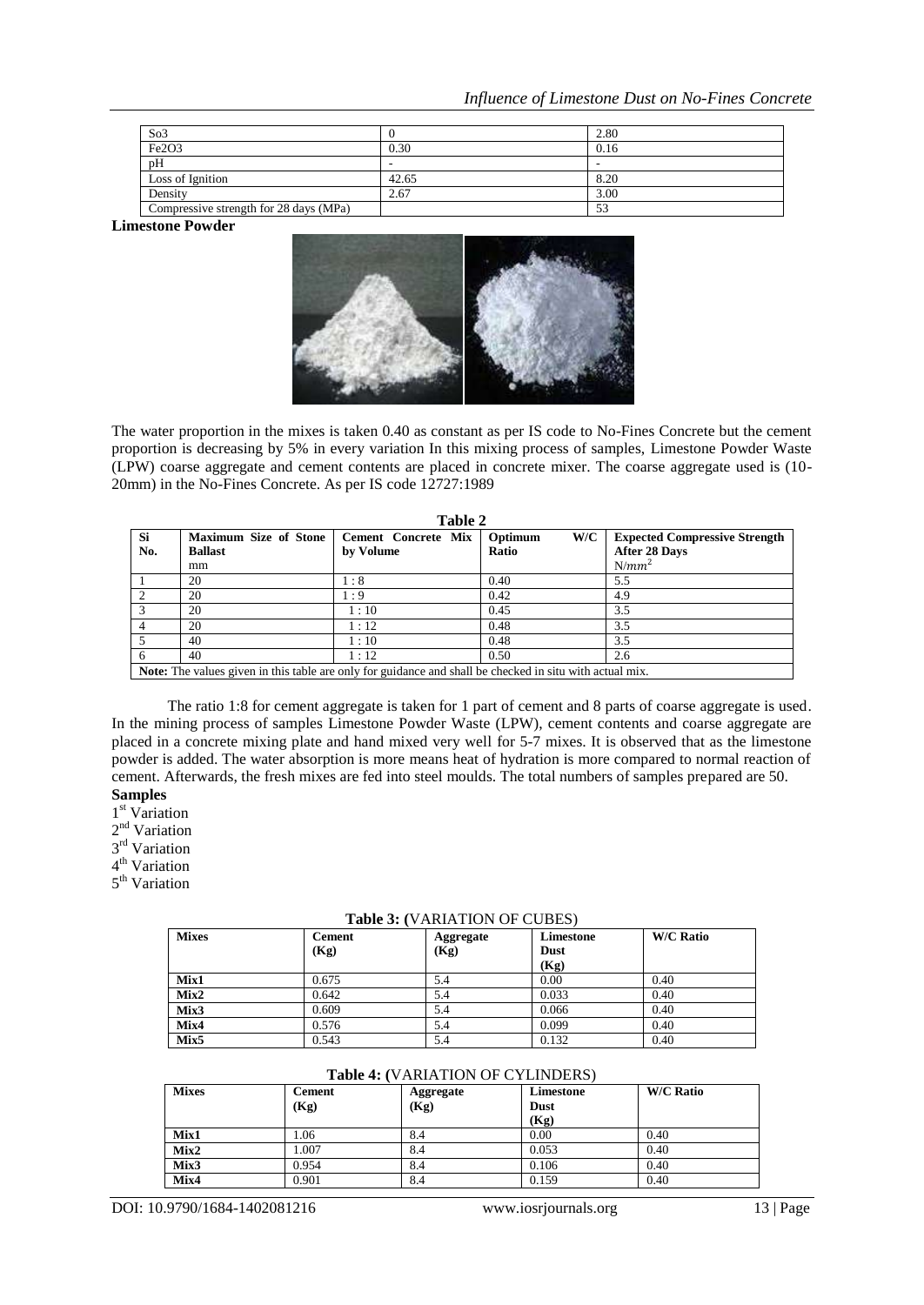| Mix <sub>5</sub> | v.v<br>᠇ | ∪.⊤ | $\cup$ . $\sim$ 1 $\sim$ | 41<br>v. Tu |
|------------------|----------|-----|--------------------------|-------------|
|                  |          |     |                          |             |

Table 3 and 4 shows the number of mixes done and samples prepared for the corresponding compression strength, split tensile strength and unit weight test. The steel mould of cube is completely filled with concrete mixes using mixture proportions given in Table 3 and 4. The initial depth of mould is approx 150x150mm. Minimum amount of compaction is done because of the cement flow through the coarse aggregate may coagulate at the bottom of mould. After casting of samples they are removed from the steel mould. No damage is observed on the samples after demoulding. All blocks are cured by placing them in gunny bags and by sprinkling water on them for at least 3 times per day as mentioned in IS code 12727:1989 No-Fines Concrete cured for 28 days.

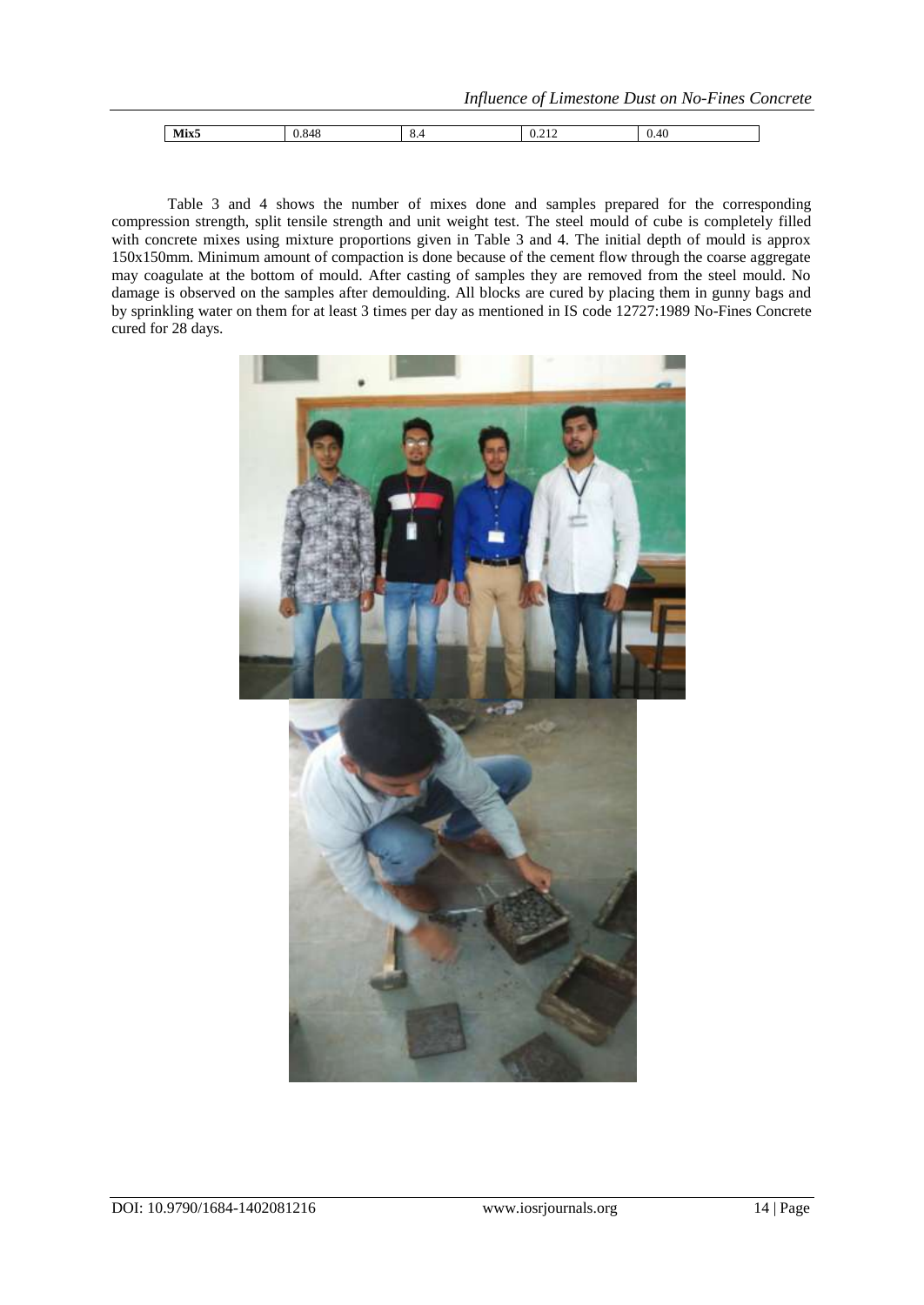

**Testing Procedure** The series of tests are done according to IS code 12727:1989 to know the water absorption, unit weight, compressive strength, split tensile strength values of samples.

After 28 days of curing, samples are tested for water absorption and are removed from gunny bags. The surface is cleaned by cloth to remove water droplets and weighted as soon as possible.

The brick samples are cooled at room temperature up to 27º C and placed in an oven at 105º C and taken out from oven and again weighted.

The compressive strength of brick samples is measured by compression test machine by compression testing machine which is manually testing machine manually pressure applied by hydraulic handle.

The compression load is applied on the face and base of the concrete cube having dimensions  $150x150mm^2$ . The compression strength is determined by dividing the maximum load with the applied load area of concrete cube sample.

The split tensile test is determined by placing cylinder horizontally and compressed on its circular (or) spherical surface to get the split tensile strength with support span of 300mm and diameter of 150mm. Other 15 cylindrical samples with dimensions  $300x(150)^2$ 

 $V = \pi r^2 h \rightarrow V = \pi (75)^2$  x 300mm<sup>2</sup>

Fig 1 shows the result of compressive strength values obtained from the tests. The strength dramatically decrease for  $7<sup>th</sup>$  day curing and increases for  $28<sup>th</sup>$  day curing for every variation of sample or cube.

Fig 2 shows the result of split tensile stress values obtained from the tests.

The strength dramatically decreases for  $7<sup>th</sup>$  day curing and increase for  $28<sup>th</sup>$  day curing for every variation.

# **COMPRESSIVE STRENGTH OF CUBES – BAR DIAGRAM**



## **SPLIT TENSILE STRENGTH OF CYLINDERS – BAR DIAGRAM**